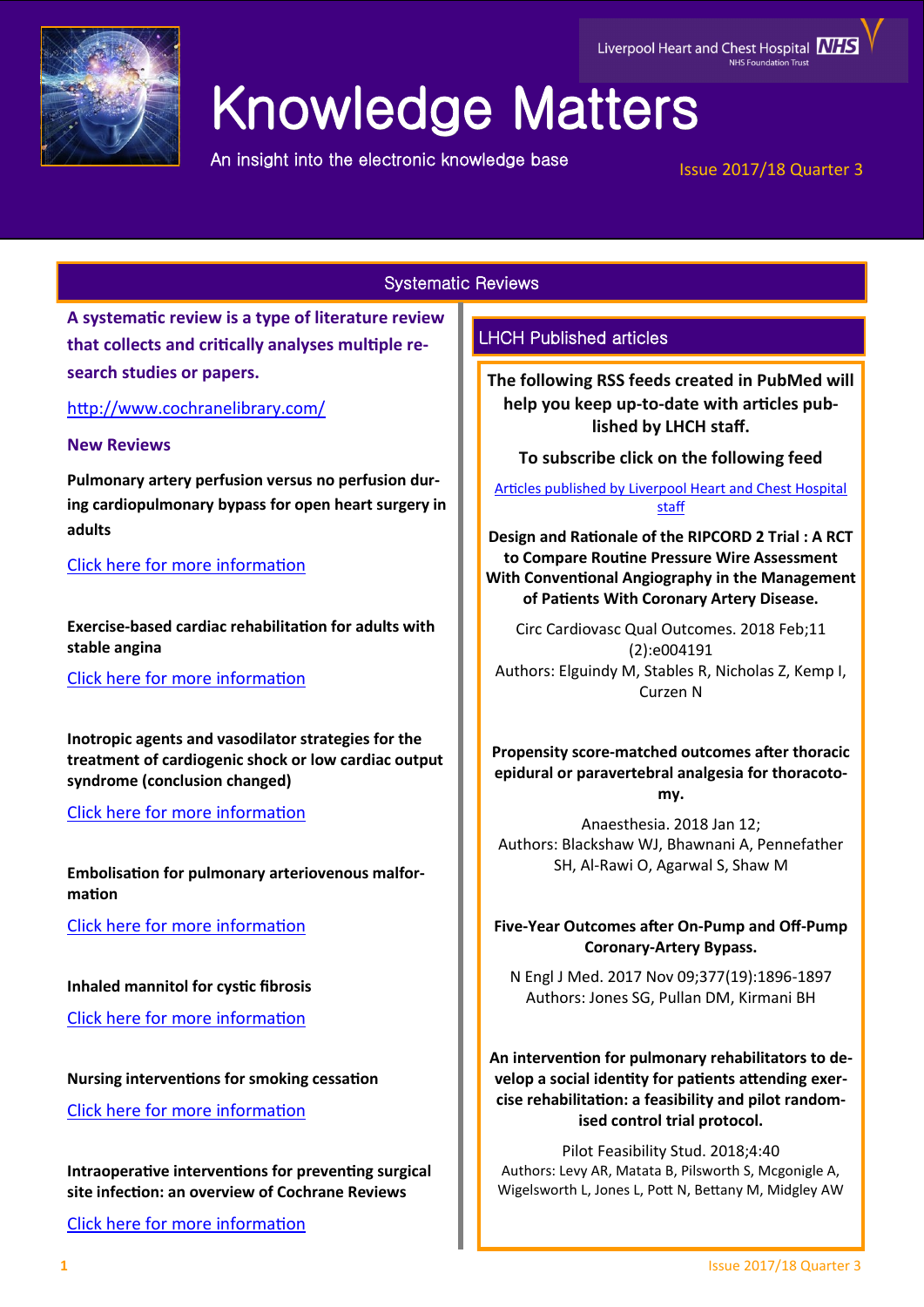## Top Sites to Browse

## American College of Cardiology

#### <http://www.acc.org/>

**Latest news** 

**In-Hospital STEMI Management**

**LV Remodelling After Valve Replacement for Aortic Stenosis**

[Click here for more information](http://www.acc.org/#sort=%40fcommonsortdate86069%20descending) 

## **Guidelines**

[Click here for more information](http://www.acc.org/guidelines#sort=%40foriginalz32xpostedz32xdate86069%20descending&f:@fdocumentz32xtype86069_670363a472df42e3adff1c75ae78b00f=[Guidelines]http://www.acc.org/guidelines) 

## **Expert Consensus documents**

**Optimization of Heart Failure Treatment**: Expert Consensus Decision Pathway

[Click here for more information](http://www.acc.org/guidelines#tab1) 

## **Appropriate use criteria**

**Appropriate Use Criteria Methodology:** 2018 Update

**Severe Aortic Stenosis:** Appropriate Use Criteria For the Treatment of Patients

[Click here for more information](http://www.acc.org/guidelines#tab4) 

## **Chest**

## <http://www.chestjournal.org/>

## **Recent articles**

**Cough Due to TB and Other Chronic Infections**

**Inhaled Corticosteroids and Fractures in COPD: Can We Finally Put This to Bed?**

**Quality Gaps and Comparative Effectiveness of Management Strategies for Recurrent Malignant Pleural Effusions**

## [Click here for latest issue](http://journal.chestnet.org/current)

## **Latest Guidelines**

[Click here for all guidelines](http://journal.chestnet.org/guidelines)

## Heart on-line

<http://heart.bmjjournals.com/>

#### **Heartbeat**

 **Is there any effective therapy for heart failure with preserved ejection fraction?**

#### **Education in Heart**

 **Rotational atherectomy: re-emergence of an old technique**

#### **Review**

 **The ageing heart: the systemic and coronary circulation**

#### [Click here for more information](http://heart.bmj.com/content/current)

## Theheart.org

#### [www.theheart.org](https://www.medscape.com/cardiology?t=1)

- **Atrial Fib After Bypass Packs Long-term Deleterious Punch**
- **At Your Service: Fewer Heart Failure Readmissions After Cardiology vs Hospitalist Care**

## [Click here for more information](http://www.medscape.com/cardiology?t=1)

## **BMJ**

## [BMJ evidence](http://plus.mcmaster.ca/EvidenceUpdates/Default.aspx)-centre

**BMJ Evidence Updates** alert you of important new research about the diagnosis, treatment, prognosis, aetiology and economics of medical conditions

[Click here to register](http://plus.mcmaster.ca/EvidenceUpdates/Registration.aspx)

## European Society of Cardiology

## [http://www.escardio.org](http://www.escardio.org/Pages/index.aspx)

## **E-Journal of Cardiology Practice**

- **Aortic stenosis in 2017 Guidelines**
- **TAVI 2018**
- **AF and PAD**

## [Click here for latest articles](http://www.escardio.org/Journals/E-Journal-of-Cardiology-Practice)

**Guidelines—& Scientific documents**  [Click here for more information](https://www.escardio.org/Guidelines)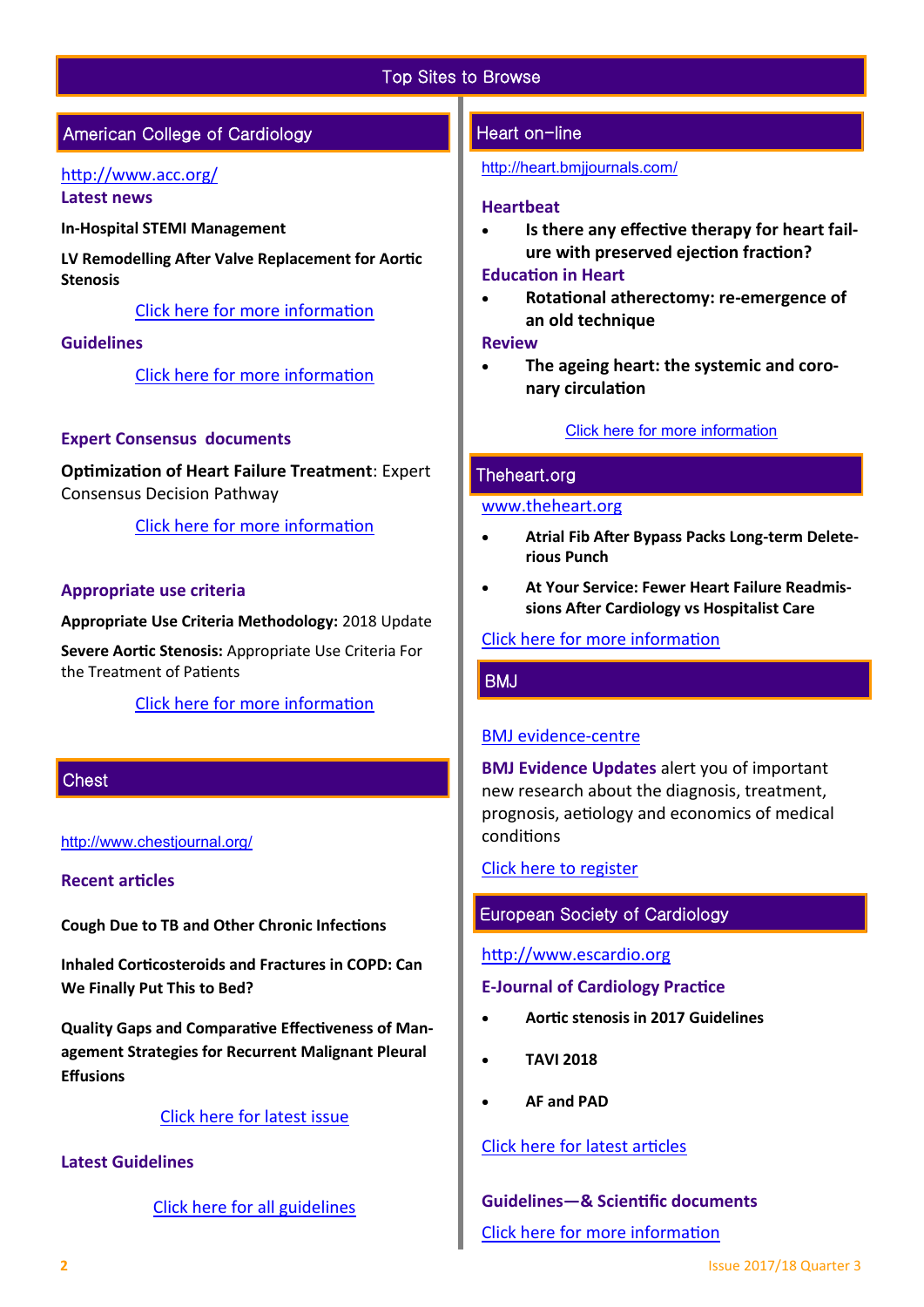## **NICE**

## <http://www.nice.org.uk/>

**The National Institute for Health and Care Excellence (NICE)** provides guidance, advice, quality standards and information services for health, public health and social care.

Also contains resources to help maximise use of evidence and guidance.

#### **NICE Newsletters, Alerts & Awareness Services**

[Latest newsletters and alerts](http://www.nice.org.uk/news/nice-newsletters-and-alerts)

## **Savings and productivity collection**

[Click here for a suite of resources that can help you](https://www.nice.org.uk/about/What-we-do/Our-Programmes/Savings-And-Productivity-Collection)  [save money and make productivity gains at work](https://www.nice.org.uk/about/What-we-do/Our-Programmes/Savings-And-Productivity-Collection)

## **Learning resources**

**NICE** has developed a range of **online learning resources** in collaboration with partners and has identified a range of additional tools to support implementation of NICE guidance.

Using the online education modules will enable you to:

- keep up to date with recent evidence as summarised in the relevant NICE guidance
- challenge misconceptions about putting the guidance into practice
- apply your newly acquired knowledge in your practice and to address any potential barriers
- reflect and compare your own practice with the NICE recommendations

## **The tools are free to use and open to all.**

Education-learning-and-professional-[development/](https://www.nice.org.uk/About/What-we-do/Into-practice/Education-learning-and-professional-development/Online-learning) Online-[learning](https://www.nice.org.uk/About/What-we-do/Into-practice/Education-learning-and-professional-development/Online-learning)

## UpToDate®

**Whats New** the editors select a small number of the most important updates across a variety of clinical specialities.

[Whats new in cardiovascular medicine](http://www.uptodate.com/contents/whats-new-in-cardiovascular-medicine)

[Whats new in drug therapy](http://www.uptodate.com/contents/whats-new-in-drug-therapy)

[What's new in pulmonary, critical care](http://www.uptodate.com/contents/whats-new-in-pulmonary-critical-care-and-sleep-medicine)

[What's new in infectious diseases](http://www.uptodate.com/contents/whats-new-in-infectious-diseases)

[What's new in palliative care](http://www.uptodate.com/contents/whats-new-in-palliative-care)

[What's new in oncology](http://www.uptodate.com/contents/whats-new-in-oncology)

[What's new in hospital medicine](http://www.uptodate.com/contents/whats-new-in-hospital-medicine)

[what's new in endocrinology and diabetes mellitus](http://www.uptodate.com/contents/whats-new-in-endocrinology-and-diabetes-mellitus)

## HQIP –Audit

<http://www.hqip.org.uk/>

## **The Healthcare Quality Improvement Partnership (HQIP)** aims to improve health outcomes by enabling those who commission, deliver and receive healthcare to measure and improve our

## **News, events & blogs**

healthcare services.

 **Pulmonary Rehabilitation associated with lower hospital admission rates**

 **Record number of lung cancer operations as patient survival rates continue to rise**

## [Click here for news releases](http://www.hqip.org.uk/news-releases/)

## Advisory Board

## [http://www.advisoryboardcompany.com](http://www.advisoryboardcompany.com/)

**The Advisory Board Company** is a global research, consulting, and technology firm helping hospital and health system leaders improve the quality and efficiency of patient care. They provide strategic guidance, actionable insights, and comprehensive implementation and management services.

 *(Please speak to Maureen Horrigan, to register)*